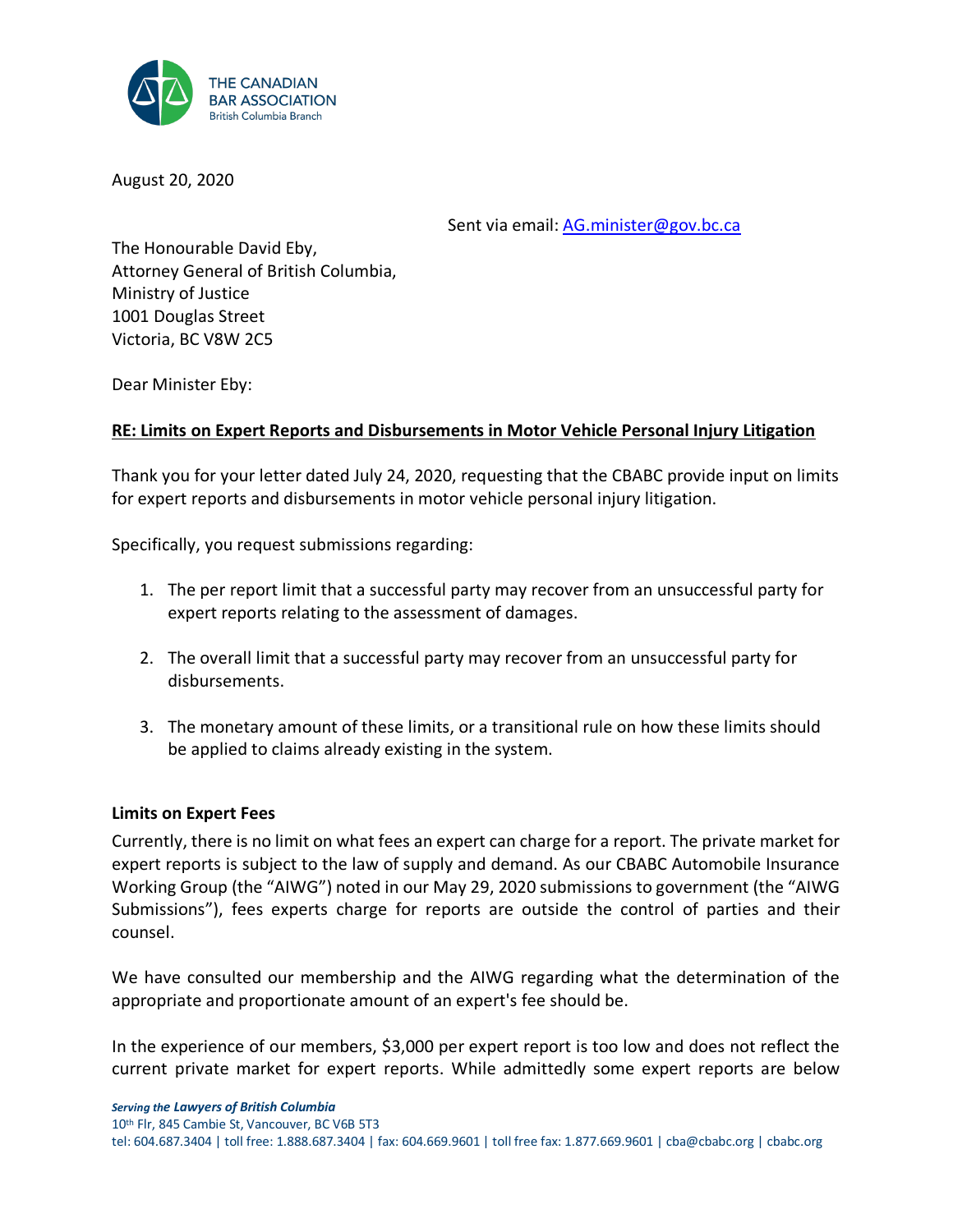

\$3,000, it is common that expert fees for their reports exceed \$3,000 and often by a considerable amount. With complex personal injury claims, there is a need for multiple reports from specialists and in those cases the expert fees can be very high. For example, where neuropsychological opinions or occupational therapy functional capacity evaluations and cost of future care opinions are required, often two or more days of objective testing are required before the expert can even begin to distill the data and formulate an opinion, before even drafting a written report. The report fee includes all of these costs, which are well in excess of \$3,000 and sometimes over \$10,000.

As is made clear by the AIWG Submissions, we cannot support the arbitrary capping of expert fee recovery by parties.

We have considered a number of palatable options. One option is for the expert's fees to be determined by the court on a case by case basis. This is the current system. If the parties are unable to agree, the court determines what is reasonable based on the nuanced circumstances of each case.

Another option is for government to enact a regulation that sets a mandatory tariff for experts' fees. The government would negotiate with each professional organization. There would be a category for general practitioners, specialists, engineers, economists, *et cetera*. The tariff would set out the maximum fee that an expert within each professional category could charge for each report.

A final option is a sliding scale. Under this option, the maximum fee an expert could charge for a report in fast track litigation matters under R. 15 of the *Supreme Court Civil Rules* would be fixed at \$5,000 whereas mainstream actions would have report fees capped at \$10,000 per expert report.

The option with the most support from our membership is to continue to maintain judicial discretion of recovery of expenses incurred by the parties on the basis of reasonableness and necessity in the circumstances. We continue to support this option.

If the government decides to change the status quo, we would support a mandatory tariff, created after negotiation with the affected professions, which specifies the maximum fee that an expert could charge for each expert report. As described in the AIWG Submissions, mandatory maximums for fees would ensure that experts (and the middle-person assessment companies) do not overcharge for the services they are providing, and these maximums would also provide certainty and provide fair and reasonable compensation for experts.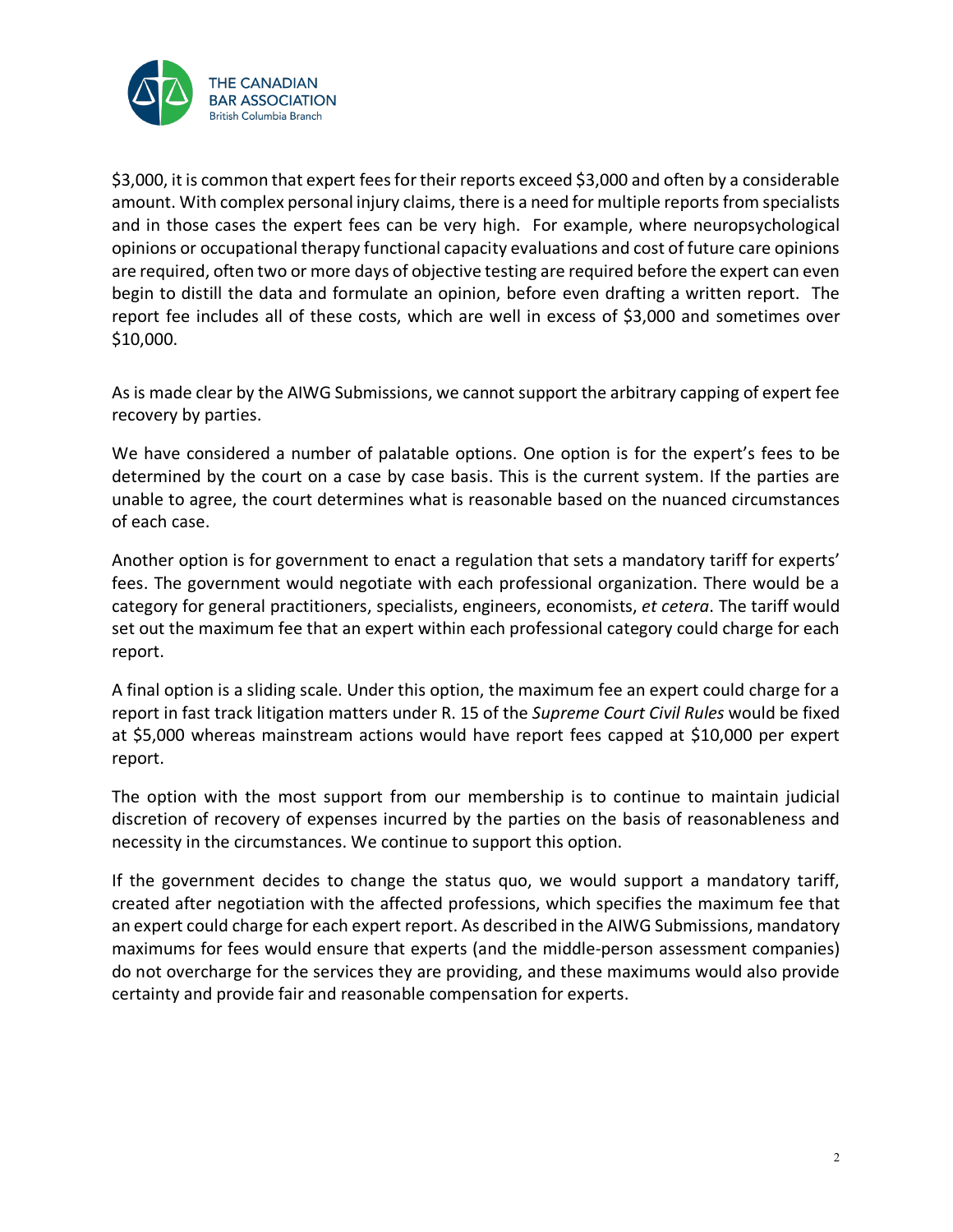

## **Limits on Disbursements**

Our position on limiting disbursements is that there should be no prescribed reduction or limit to the recovery of disbursements that are necessarily and properly incurred.

In the AIWG's Submission, we have shown how the government's proposed 5% disbursements cap will significantly limit access to justice. As well, our Access to Justice Committee has previously advised you that the proposed 5% disbursement recovery limit creates a significant power imbalance between insured defendants and individual plaintiffs, and particularly those who are marginalized. $1$ 

We have also consulted our membership and the AIWG regarding what the determination of the overall amount of appropriate and proportionate disbursements should be.

A majority of our membership and the AIWG support our position that disbursements should be determined by the court on a case by case basis as it is now.

We also sought feedback on the idea to set disbursements as a percentage, ranging either from 5%, 10%, 15% or 20% of the amount of damages. Our members and the AIWG did not support setting disbursements as a percentage, on any amount.

While we cannot support arbitrary limits on disbursements due to the inherent unfairness that results, if the government proceeds to impose a limit on the recovery of disbursements, it is critical, in a fair and just society, that the limit be balanced when applied to either a defendant's or a plaintiff's claim for disbursements. Tying the amount of disbursements recovered to the amount of damages recovered is, of course, only relevant to a plaintiff as the defendant does not recover damages and, as such, a percentage cap appears to be targeting only one side of the litigation. It is inherently unfair. The only just method of determining recovery of disbursements when the parties cannot agree, is to have an objective and impartial hearing before a registrar of the court. Judicial discretion in these circumstances must be maintained. Further, it is important to note a 5% cap on disbursements would not permit full recovery of even a single \$3,000 expert report for any award below \$60,000, let alone any allowance for mandatory court filing fees and examination for discovery transcripts.

 <sup>1</sup> See page 13 and 16 of the CBABC Access To Justice Committee, Submissions on the Proposed *Evidence* Amendment Act, 2020 (Bill 9) (May 25, 2020), https://bit.ly/3j1L2qg.